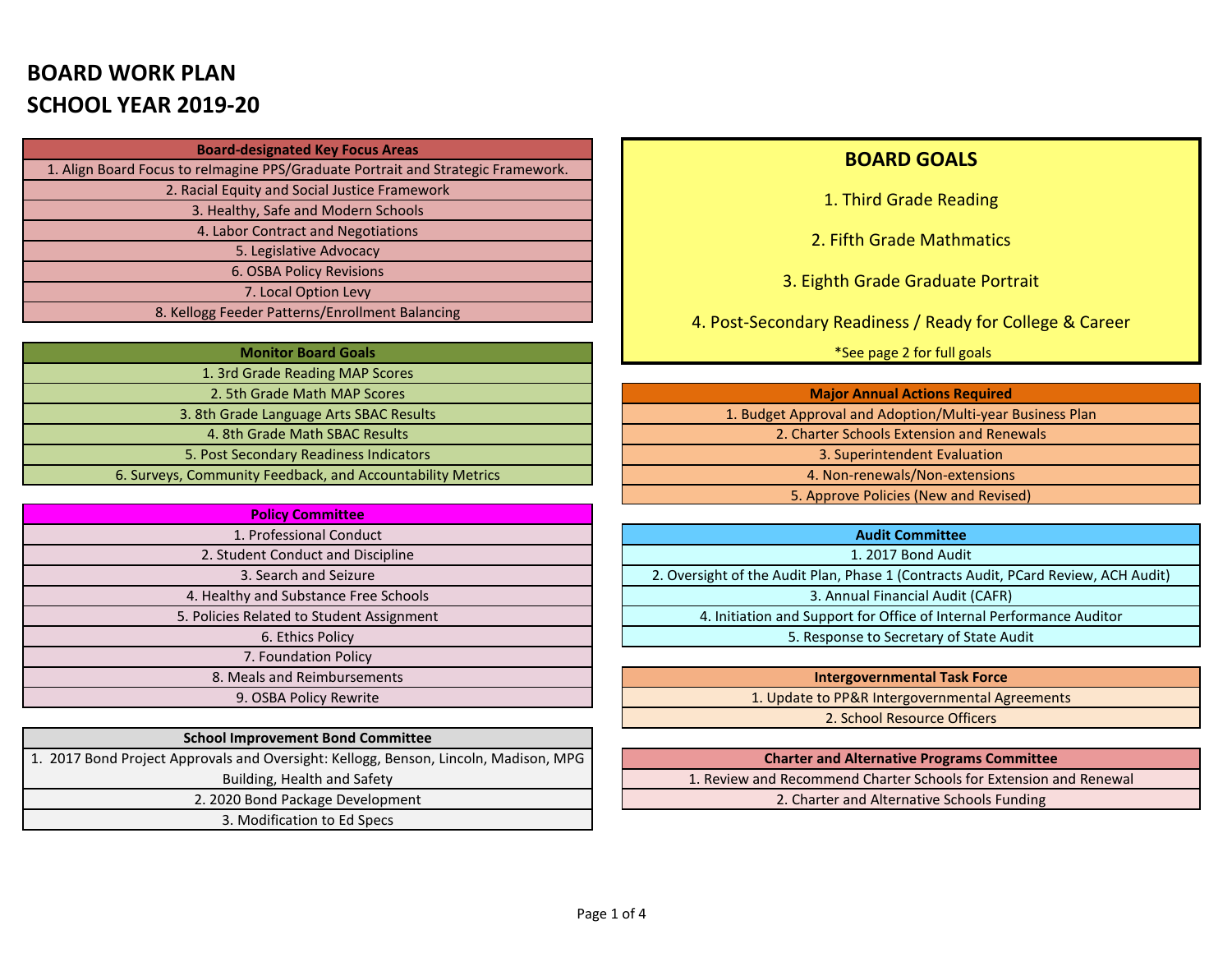| <b>Informational</b>                           |
|------------------------------------------------|
| 1. Multi-Tiered Systems of Support             |
| 2. TAG Plan                                    |
| 3. Equity Plan Update                          |
| 4. Ethics Training                             |
| 5. Master Arts Education Plan                  |
| 6. Healthy Teen Survey                         |
| 7. Schools Identified for Improvement per ESSA |
| 8. Special Education Delivery Models           |
| 9. Dyslexia Update                             |
| 10. Middle School Redesign                     |

# **Portland Public Schools - Board of Education - Goals for Our Students**

# **1. Third Grade Reading**

We believe that every student must be prepared to read to learn and should know how to read proficiently by the end of the third grade. While our majority White and students grouped as Asian have been making consistent progress toward this goal, we have not produced the same growth for other student groups. We will regularly monitor the growth and development of our students' reading skills throughout each school year to ensure our efforts are having a positive impact towards the desired goal of third grade reading proficiency.

**To close achievement gaps, we must accelerate growth for our underserved students of color, moving from 44% of our underserved students of color meeting growth to 60% meeting or exceeding growth expectations (as measured by Measures of Academic Progress) by the spring of 2022.1, <sup>2</sup>**

#### **2. Fifth Grade Mathematics**

We know that our students need a strong foundation in mathematics in order to access higher levels of learning in both the middle and high school grades. This includes a proficient ability in numeracy and problem-solving skill areas. We are committed to tracking the progress of our students on a regular basis to ensure our efforts are producing accelerated growth from our most underserved students.

**To close achievement gaps, we must accelerate growth for our underserved students of color, moving from 41% of students of our underserved students of color meeting growth (2018-2019 baseline) to 60% meeting or exceeding growth expectations, as measured by Measures of Academic Progress (MAP), by the spring of 2022.1, <sup>2</sup>**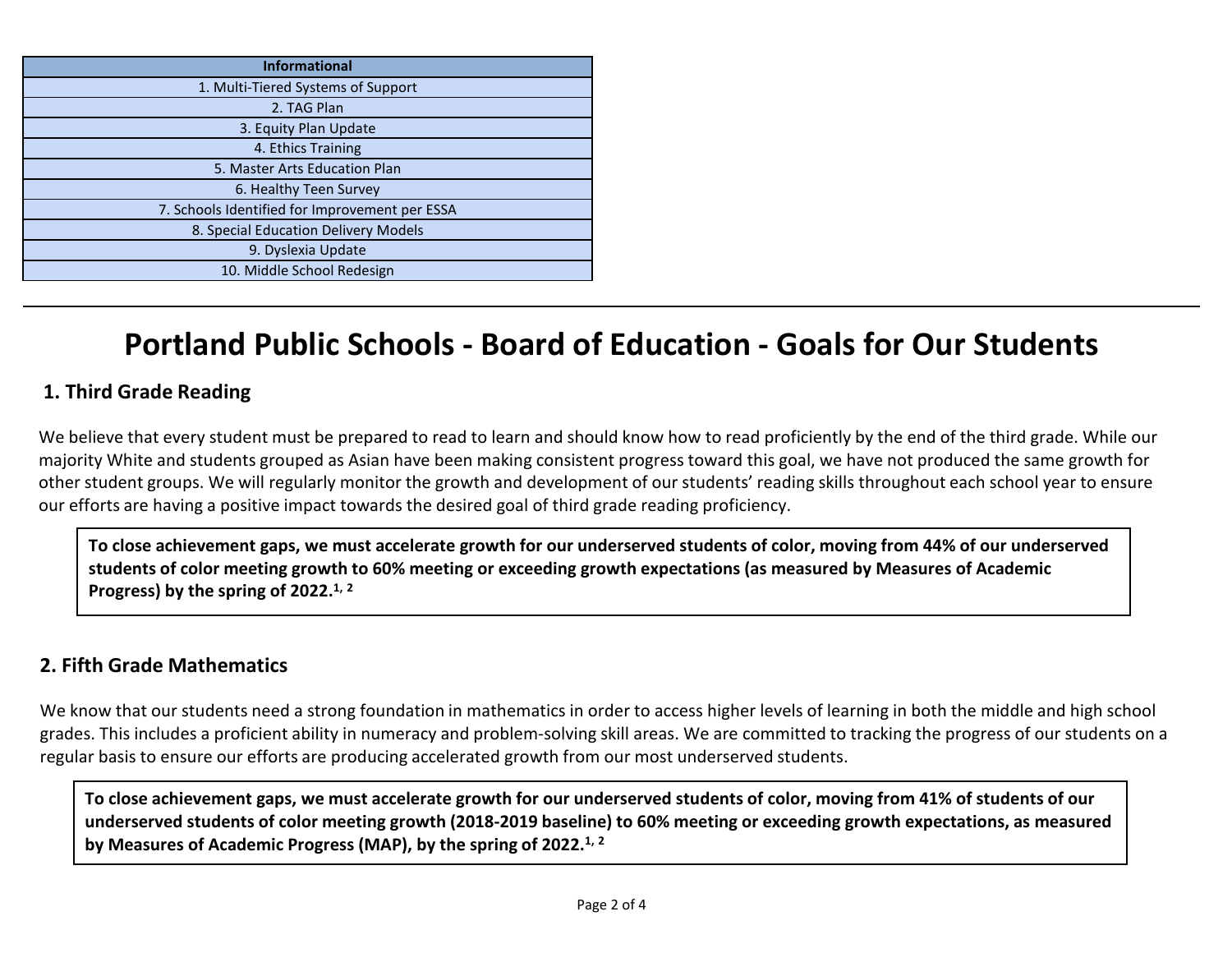# **3. Eighth Grade Graduate Portrait**

Students being promoted from the eighth grade will be prepared to navigate and adapt to high school's complex challenges, persisting through failure to success through adaptation and a growth mindset. They will demonstrate mastery of core academic knowledge and skills acquired through a middle school experience that includes interdisciplinary core classes and elective exploratory wheels inclusive of the arts, pre- CTE, technology, worldlanguages, health and well-being. Students will demonstrate the ability to communicate effectively by organizing, writing, speaking, and presenting clear, logical, persuasive, compelling content as demonstrated in an Eighth Grade Portfolio or Capstone.

PPS has identified Middle School (MS) Redesign as an important initiative intended to transform the school experience for every student. This effort will place an emphasis on expanding access to a more well-rounded education and exploration of elective pathways, a particular focus on students' socio-emotional development and health, and emphasis on youth leadership development. PPS is committed to: embarking on this multi-year effort, articulating a clear definition of this experience, identifying the necessary changes in school programming, and the development of an alternative performance-based student portfolio or capstone; this portfolio or capstone, which will be developed as part of MS Redesign work, would contain the accompanying expectations and rubrics, intended to measure this more holistic view and personal reflection of overall student learning and ability development, including: core academic knowledge, leadership, racial equity and social justice, self-directed inquiry, self- awareness, and self-

**By the spring of 2022, Portland Public Schools 8th grade students will move from 44% meeting proficiency in both English Language Arts and Mathematics (2018-2019 baseline) to 51% meeting proficiency in both subjects as measured by Smarter Balanced Assessment Consortium (SBAC). 1**

### **4. Post-Secondary Readiness/ Ready for College & Career**

Our community-driven vision development process resulted in *reImagined Portland Public Schools*. It identifies those skills and dispositions that we collectively believe every PPS student graduate should possess. We also believe that every student needs to have the core academic knowledge and opportunity of experience that will prepare them for post-secondary success via one or more measures that are reflective of the diverse skills and interest that our students have pursued through their high school career, including but not limited to, successful completion or achievement of: (a) Advanced Placement, International Baccalaureate, (c) Dual-Credit coursework, (d) Career Technical Education (e) Seal of Biliteracy, (f) Visual & Performing Arts pathways or (g) college readiness as measured by the PSAT/ SAT/ ACT.3

**By the spring of 2022, Portland Public Schools 8th grade students will move from 44% meeting proficiency in both English Language Arts and Mathematics (2018-2019 baseline) to 51% meeting proficiency in both subjects as measured by Smarter Balanced Assessment Consortium (SBAC). 1**